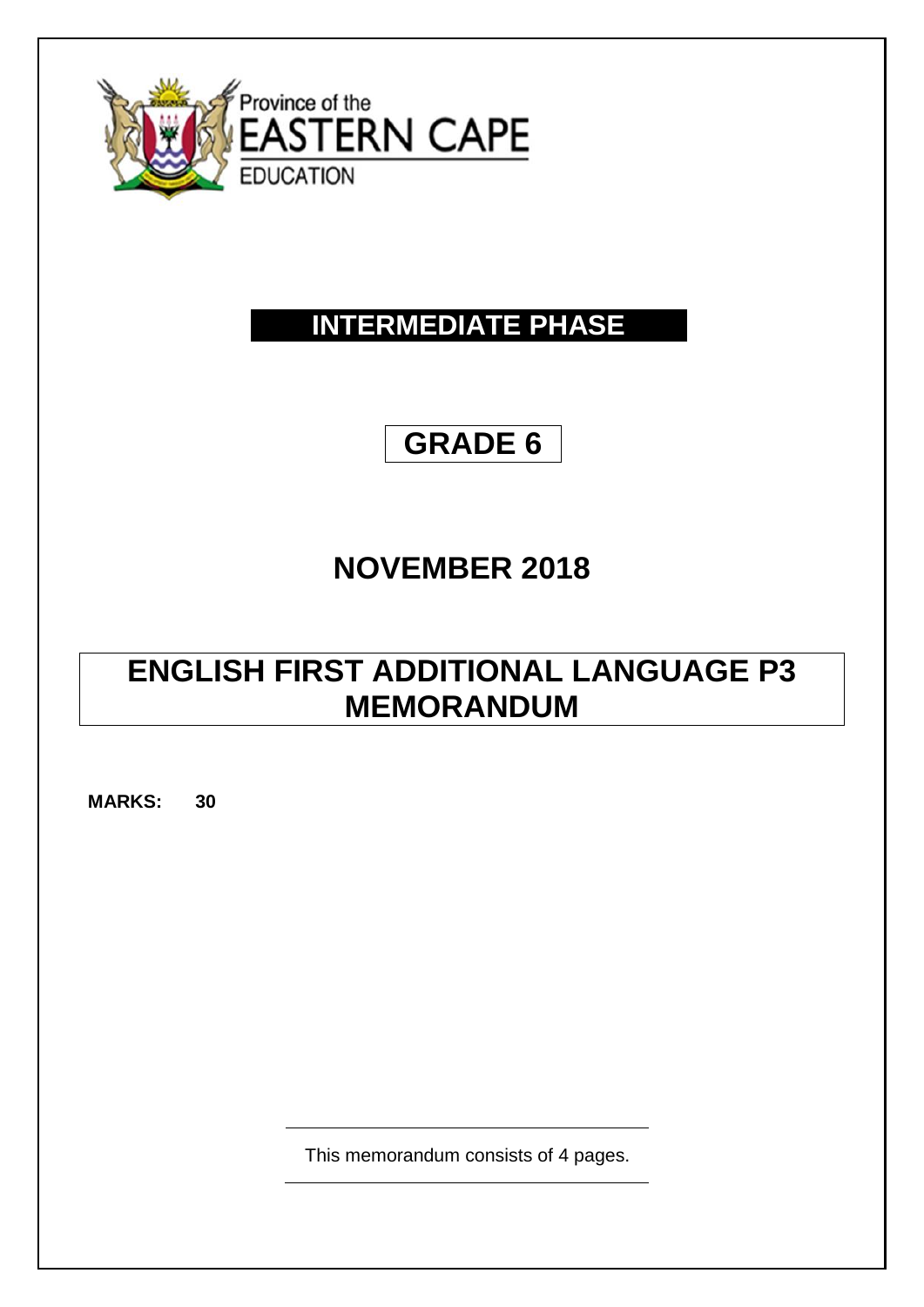#### **QUESTION 1: ESSAY**

Indicate marks per section on learner's script: Format = 5, Language, Grammar, Spelling, Punctuation Marks = 6 and Content=  $4$  $TOTAL = 15$ 

| <b>CRITERIA</b>                                               | <b>MARK ALLOCATION</b>     | <b>MAXIMUM MARK</b> |
|---------------------------------------------------------------|----------------------------|---------------------|
| This must at first glance give the impression of an essay     |                            |                     |
| LAYOUT                                                        |                            |                     |
| Complete well-structured format.                              | $4 - 5$                    |                     |
| Has four to five paragraphs each                              |                            |                     |
| with 4-5 sentences.                                           |                            |                     |
| Good adherence to format. At least                            | $2 - 3$                    | 5                   |
| two to three complete sentences per                           |                            |                     |
| paragraph each with 2-3 sentences.                            |                            |                     |
| Partial adherence to format. Has at                           | 1                          |                     |
| least one paragraph with one                                  |                            |                     |
| sentence                                                      |                            |                     |
| No adherence to format.                                       | $\mathbf 0$                |                     |
| No paragraph (s)                                              |                            |                     |
| Language Structure: Tone, vocabulary and style.               |                            |                     |
| At least one full paragraph of five sentences must be written |                            |                     |
| before any marks for language use may be allocated.           |                            |                     |
| Correct sentence construction.                                | $0-3$ sentences = 0 marks  |                     |
| (Clear distinction between Subject,                           | 4-5 sentences = 1 mark     |                     |
| verb and object) Confident & skilfully                        | $6-10$ sentences = 2 marks |                     |
| constructed.                                                  | $0-3$ mistakes = 2 marks   |                     |
| Correct punctuation. Tone,                                    | 4-5 mistakes = 1 mark      | 6                   |
| vocabulary and style appropriate.                             | $6-10$ mistakes = 0 marks  |                     |
| Correct Spelling. Inappropriate tone.                         | $0-3$ mistakes = 2 marks   |                     |
| Very limited vocabulary.                                      | 4-5 mistakes = 1 mark      |                     |
|                                                               | $6-10$ mistakes = 0 marks  |                     |
| <b>Content: Organisation of ideas.</b>                        |                            |                     |
| In order to allocate any marks in this section, at least one  |                            |                     |
| suitable paragraph with five sentences must have been         |                            |                     |
| written                                                       |                            |                     |
| <b>Title</b>                                                  |                            |                     |
| Title/ heading correlates with given                          | 1                          |                     |
| topic and essay content.                                      |                            |                     |
| No correlation between title and                              | 0                          |                     |
| content.                                                      |                            |                     |
| Adherence to topic and logical                                |                            |                     |
| sequence.                                                     |                            | 4                   |
| Whole essay adheres to given topic.                           | $1 - 2$                    |                     |
| Events described in a logical                                 |                            |                     |
| sequence of events.                                           | 1                          |                     |
| Non-adherence to topic and no                                 | $\overline{0}$             |                     |
| logical sequence of events.                                   |                            |                     |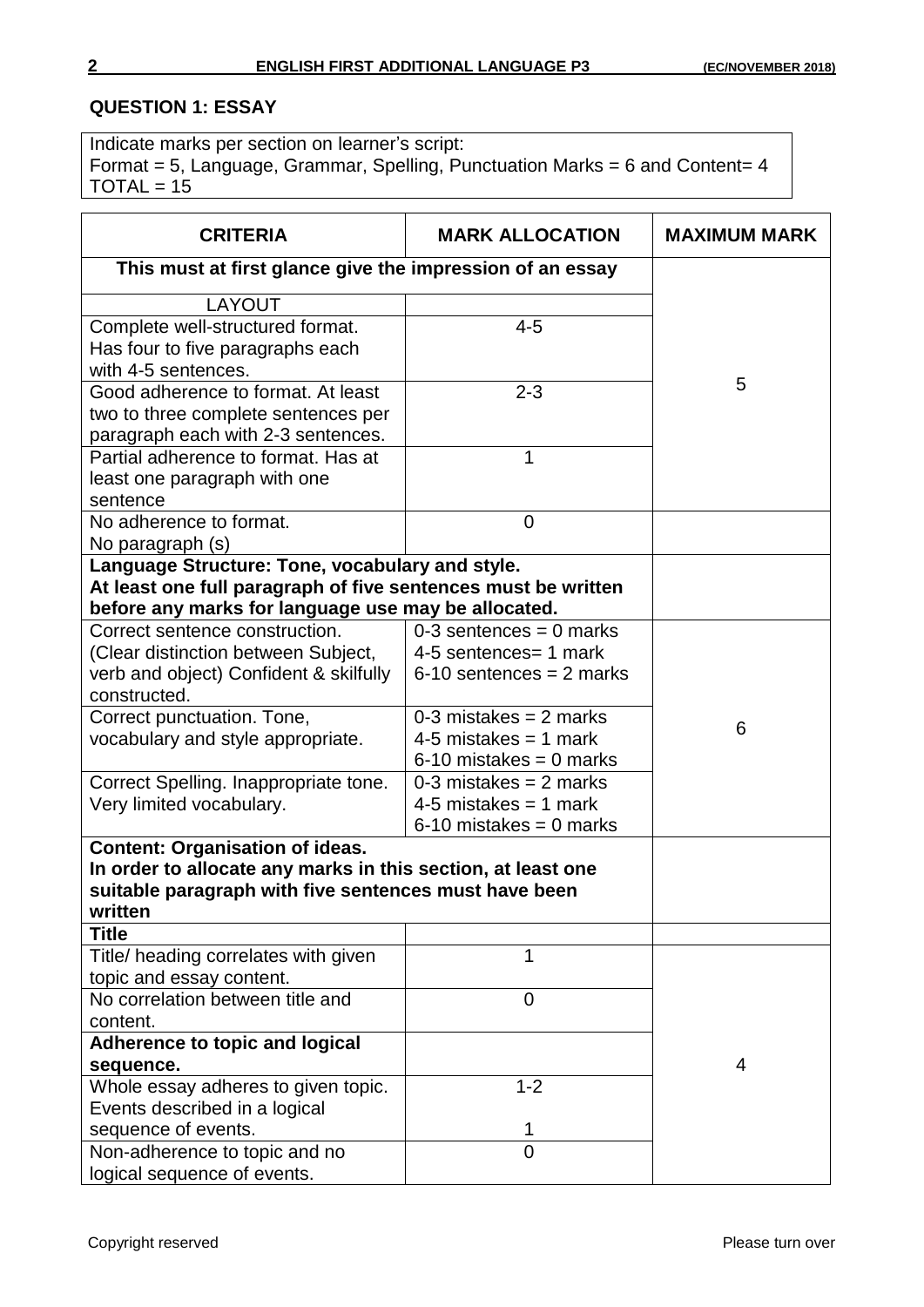#### **QUESTION 2.1: FRIENDLY LETTER**

| <b>CRITERIA</b>                                                    | <b>MARK ALLOCATION</b>     | <b>MAXIMUM MARK</b> |
|--------------------------------------------------------------------|----------------------------|---------------------|
| This must at first glance give the impression of a letter          |                            |                     |
| <b>LAYOUT/ FORMAT</b>                                              |                            |                     |
| Complete address in the correct<br>position with postal code       | $\overline{2}$             |                     |
| Correct date                                                       | 1                          | 5                   |
| Salutation in correct position<br>$\bullet$<br>without punctuation | 1                          |                     |
| Closing/conclusion without<br>$\bullet$<br>punctuation             | 1                          |                     |
| Language Structure: Tone, vocabulary and style                     |                            |                     |
| At least one full paragraph of five sentences must be written      |                            |                     |
| before any marks for language use may be allocated.                |                            |                     |
| Correct sentence construction.                                     | $0-3$ sentences = 0 marks  |                     |
| (Clear distinction between Subject,                                | 4-5 sentences = 1 mark     |                     |
| verb and object) Grammatically                                     | $6-10$ sentences = 2 marks |                     |
| accurate                                                           |                            |                     |
| Correct punctuation                                                | $0-3$ mistakes = 2 marks   | 6                   |
|                                                                    | 4-5 mistakes = 1 mark      |                     |
|                                                                    | $6-10$ mistakes = 0 marks  |                     |
| <b>Correct spelling</b>                                            | $0-3$ mistakes = 2 marks   |                     |
|                                                                    | 4-5 mistakes = 1 mark      |                     |
|                                                                    | $6-10$ mistakes = 0 marks  |                     |
| <b>Content: Organisation of ideas</b>                              |                            |                     |
| In order to allocate any marks in this section at least one        |                            |                     |
| suitable paragraph with five sentences must have been written      |                            |                     |
| Adherence to topic and logical                                     |                            |                     |
| sequence.<br>Whole letter adheres to given topic.                  | $3 - 4$                    |                     |
| Events described in a logical                                      |                            |                     |
| sequence of events. Extensive                                      |                            |                     |
| knowledge of the content.                                          |                            |                     |
| Topic addressed, but with some                                     | $1 - 2$                    | 4                   |
| deviation and limited ideas.                                       |                            |                     |
| Not all sentences in logical                                       |                            |                     |
| sequence.                                                          |                            |                     |
| Non-adherence to topic and no                                      | $\mathbf 0$                |                     |
| logical sequence of events.                                        |                            |                     |